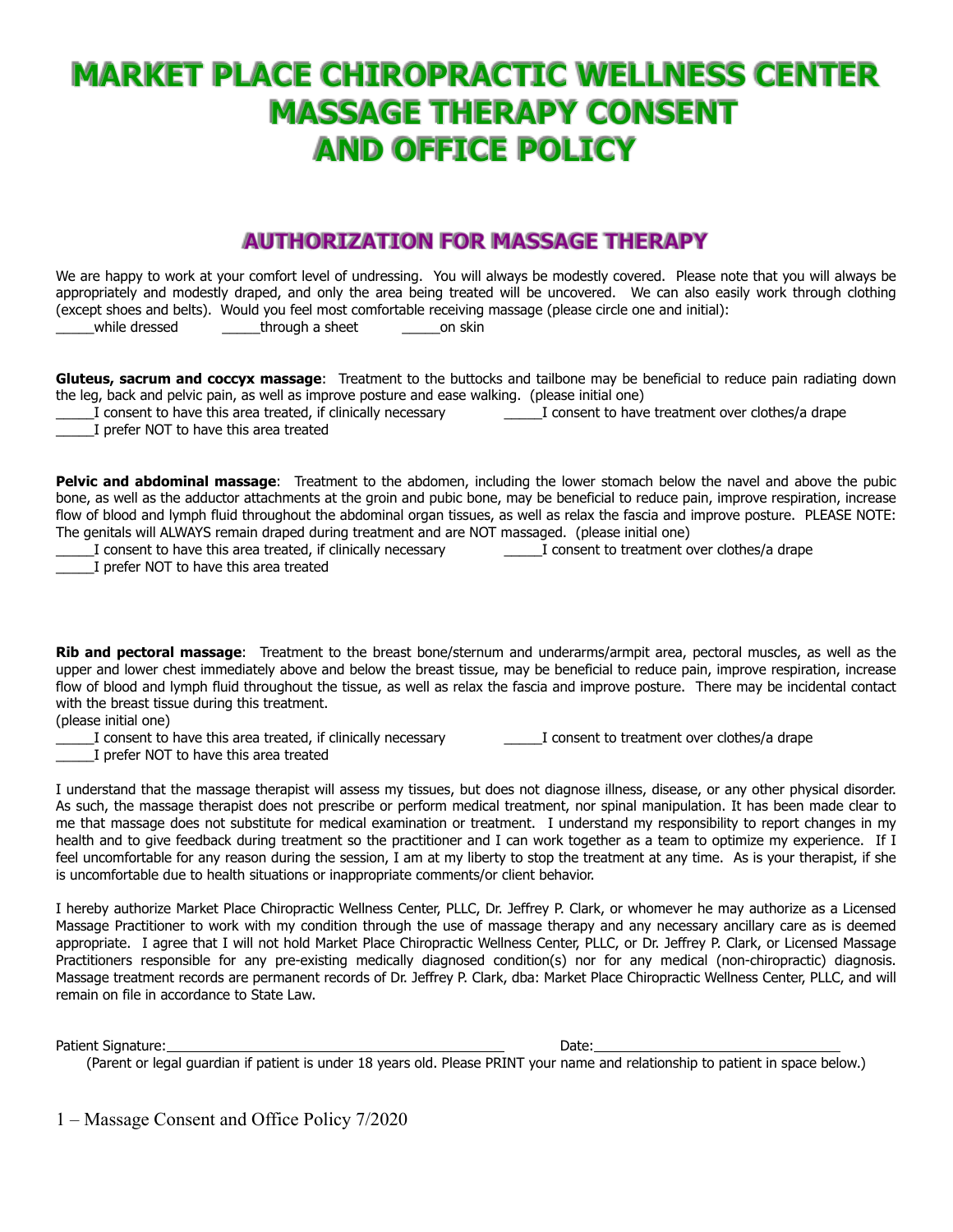## **MASSAGE CANCELLATION POLICY**

I, ,

(Patient Name)

understand that twenty-four (24) hours' notice is required to cancel a massage appointment at Market Place Chiropractic Wellness Center. Cancellation or rescheduling of my appointments can be made in person or by calling (425)335-0300.

#### **If twenty-four (24) hours' notice is not given or if I do not show up for my appointment, a \$75.00 fee will be charged. This fee is my personal responsibility and cannot be billed to my insurance carrier.**

I agree to pay Market Place Chiropractic Wellness Center any fees charged to me in accordance to this policy.

Patient's Signature

Date

Witness Signature

#### **OFFICE POLICY REGARDING CHILDREN AT YOUR APPOINTMENTS**

Due to liabilities, safety considerations, limited space, and not enough personnel to watch them, please do not bring your children to your massage appointments, unless you are prepared for them to stay in the massage room with you for the duration of your massage. Otherwise, please make other arrangements for childcare during your massage. Thank you.